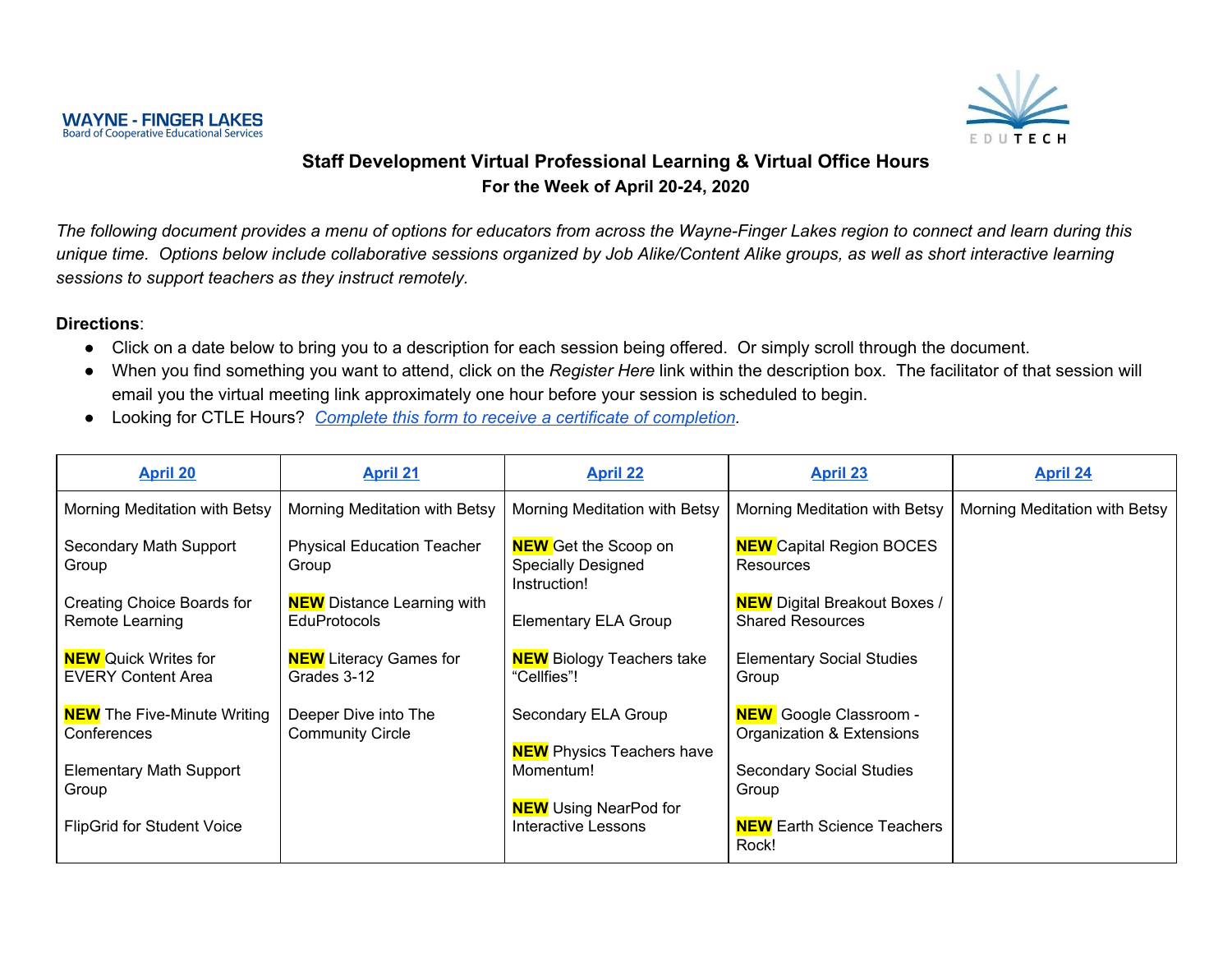



|                                     |                                                                                                                                                                                     | <b>Elementary Science Group</b>                           | <b>NEW</b> Chemistry Teachers are<br>Elemental!<br>Art and Music Teachers<br>Group<br>Deeper Dive into The<br><b>Community Circle</b> |  |
|-------------------------------------|-------------------------------------------------------------------------------------------------------------------------------------------------------------------------------------|-----------------------------------------------------------|---------------------------------------------------------------------------------------------------------------------------------------|--|
| <b>TA</b><br>$\bullet$<br>$\bullet$ | Missed a past session?<br>Click here to access past session recordings.<br>Click here for Schoology specific recordings<br>Complete this form for CTLE credit for Recorded Sessions |                                                           |                                                                                                                                       |  |
|                                     |                                                                                                                                                                                     | <b>More Resources Linked Below + Virtual Office Hours</b> |                                                                                                                                       |  |

<span id="page-1-0"></span>

| Time & Registration<br>Form           | <b>Topic</b>                                                                                                                                                                                                                                      | <b>Facilitator</b>           |  |
|---------------------------------------|---------------------------------------------------------------------------------------------------------------------------------------------------------------------------------------------------------------------------------------------------|------------------------------|--|
|                                       | Monday, April 20, 2020                                                                                                                                                                                                                            |                              |  |
| $8:00 - 8:10$<br><b>Register Here</b> | Morning Meditation with Betsy: Start your day with a 10-minute focus on your personal<br>well-being.                                                                                                                                              | <b>Betsy Serapilio-Frank</b> |  |
| 8:30-9:00<br><b>Register Here</b>     | <b>Secondary Math Support Group:</b> Come join us for a half hour of sharing, connecting, and<br>collaborative planning. New: Aimee Rose will share her A1 and Geometry digital breakout box<br>activities.<br><b>Link to Collaborative Notes</b> | <b>Andy Mitchell</b>         |  |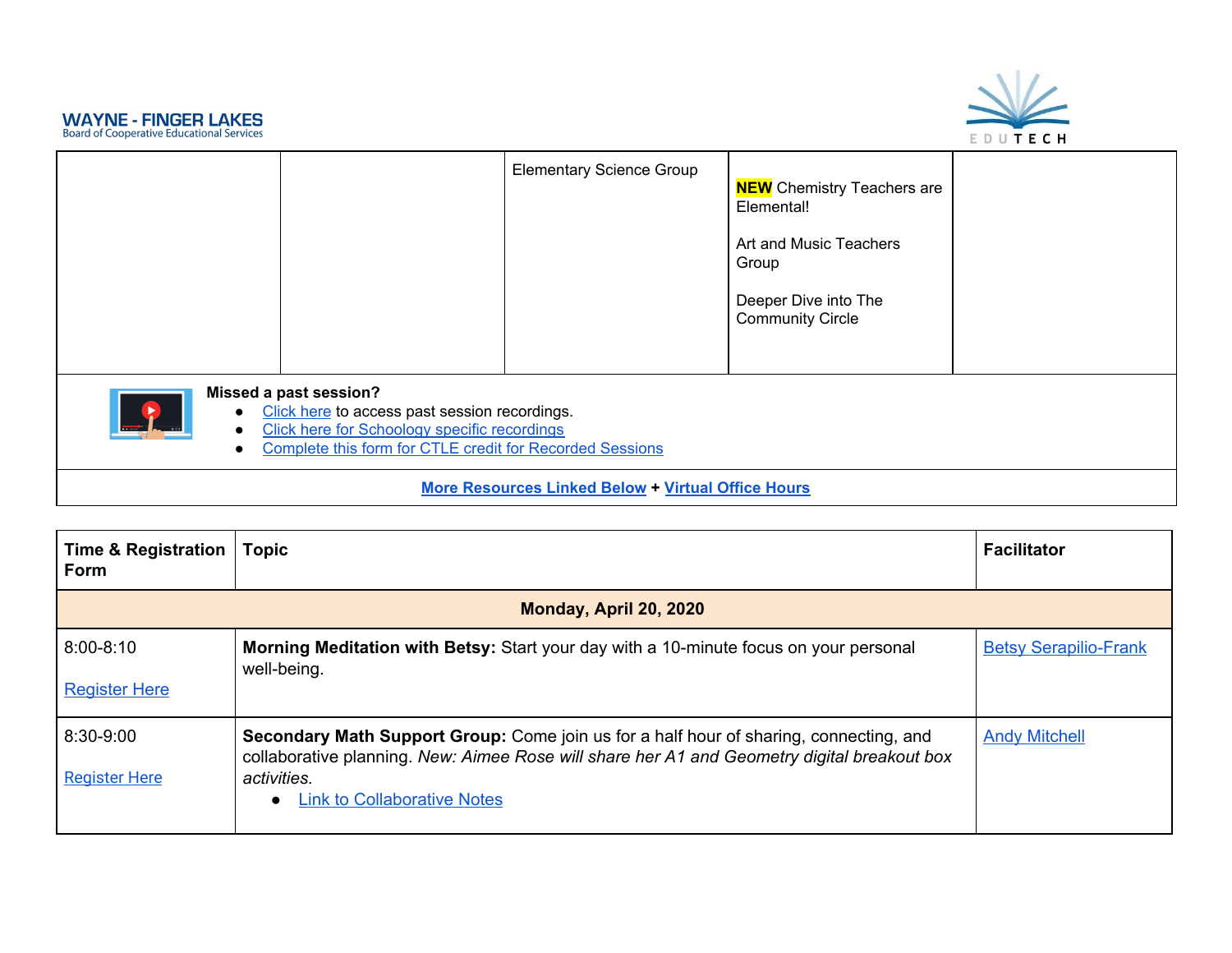

| $9:00-9:45$<br><b>Register Here</b>   | Creating Choice Boards for Remote Learning: Ready to create an interactive learning<br>opportunity for your students? This interactive session with focus on the creation of choice<br>boards for engaging, differentiated, and student choice-based learning. Examples and easy to<br>modify templates will also be available to participants.<br><b>Link to Resources</b><br>$\bullet$ | Erika Asquino<br><b>Laurie Elliott</b> |
|---------------------------------------|------------------------------------------------------------------------------------------------------------------------------------------------------------------------------------------------------------------------------------------------------------------------------------------------------------------------------------------------------------------------------------------|----------------------------------------|
| 10:00-10:30<br><b>Register Here</b>   | <b>NEW</b> Quick Writes for EVERY Content Area: Writing is important in every content area, but<br>can it be fun? It sure can! Take part in three Quick Writes and tailor them to your content area.<br>Quick. Engaging. Fun.<br><b>Link to Collaborative Notes</b>                                                                                                                      | <b>Betsy Serapilio-Frank</b>           |
| 11:30-12:00<br><b>Register Here</b>   | <b>NEW The Five-Minute Writing Conference:</b> Effective feedback is key to growth. During this<br>interactive session, learn about the structures that must be in place in order to provide and<br>receive feedback. Additionally, learn HOW to provide feedback that is specific, helpful and kind.<br><b>Link to Collaborative Notes</b>                                              | <b>Betsy Serapilio-Frank</b>           |
| $2:00 - 2:30$<br><b>Register Here</b> | Elementary Math Support Group: Come join us for a half hour of sharing, connecting, and<br>collaborative planning.<br><b>Link to Collaborative Notes</b>                                                                                                                                                                                                                                 | <b>Andy Mitchell</b>                   |
| $2:30-3:00$<br><b>Register Here</b>   | FlipGrid for Student Voice: FlipGrid is a free, simple way to foster short video- based<br>discussions on classroom topics. Teachers, students, and families can use FlipGrid at school<br>and home to stay connected and share their learning experiences.<br><b>Link to Resources</b><br>$\bullet$                                                                                     | Erika Asquino<br>Laurie Elliott        |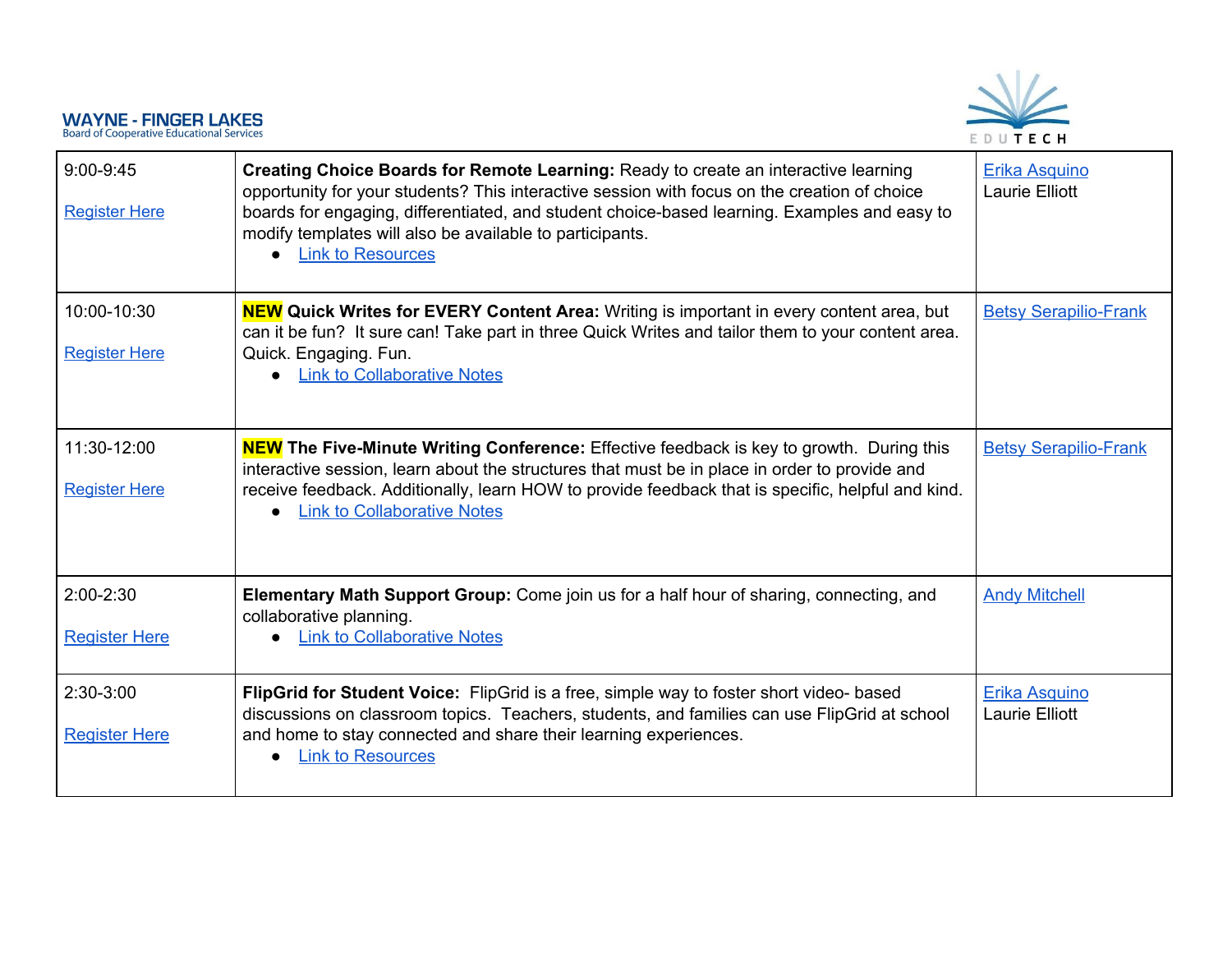<span id="page-3-0"></span>

| Tuesday, April 21, 2020 |                                                                                                                                                                                                                                                                                                                  |                                          |
|-------------------------|------------------------------------------------------------------------------------------------------------------------------------------------------------------------------------------------------------------------------------------------------------------------------------------------------------------|------------------------------------------|
|                         |                                                                                                                                                                                                                                                                                                                  |                                          |
| $8:00 - 8:10$           | Morning Meditation with Betsy: Start your day with a 10-minute focus on your personal<br>well-being.                                                                                                                                                                                                             | <b>Betsy Serapilio-Frank</b>             |
| <b>Register Here</b>    |                                                                                                                                                                                                                                                                                                                  |                                          |
| 8:30-9:00               | Physical Education Teacher Group: What's working? What are you struggling with? What are<br>you looking for students to gain?                                                                                                                                                                                    | Jennifer Meehan<br><b>Shane Valliere</b> |
| <b>Register Here</b>    | • Link to Collaborative Notes                                                                                                                                                                                                                                                                                    | <b>Jessica Sheridan</b>                  |
| 10:00-10:30             | <b>NEW</b> Distance Learning with EduProtocols: EduProtocols are instructional lesson frames<br>that are designed to engage students in any subject, at any grade level. Join us as we explore                                                                                                                   | Erika Asquino<br><b>Laurie Elliott</b>   |
| <b>Register Here</b>    | TWO EduProtocols that you can use with your students tomorrow!<br>*This offering requires some comfort navigating instructional technology*                                                                                                                                                                      |                                          |
|                         | <b>Prep Materials for EduProtocols Session</b>                                                                                                                                                                                                                                                                   |                                          |
| 2:00-2:30               | <b>NEW</b> Literacy Games for Grades 3-12: How can we create engaging learning experiences<br>from a distance? Through literacy games! Come to this session to play, learn, and use                                                                                                                              | <b>Betsy Serapilio-Frank</b>             |
| <b>Register Here</b>    | standards-aligned literacy resources.<br><b>Link to Collaborative Notes</b>                                                                                                                                                                                                                                      |                                          |
| $2:00-3:00$             | Deeper dive into the Community Circle: Practice with the virtual circle with a focus on the<br>talking piece and closing the circle. Two types of topics will be demonstrated. One circle will                                                                                                                   | Lisa Brockhuizen<br>Kristin DeFeo        |
| <b>Register Here</b>    | address self-awareness around learning and mindful practice in the circle that teachers can<br>ground students in to learning or attending to a virtual classroom. A circle will be<br>demonstrated to review content at the end of a session. A quick trick to measure a student's<br>understanding of a topic. |                                          |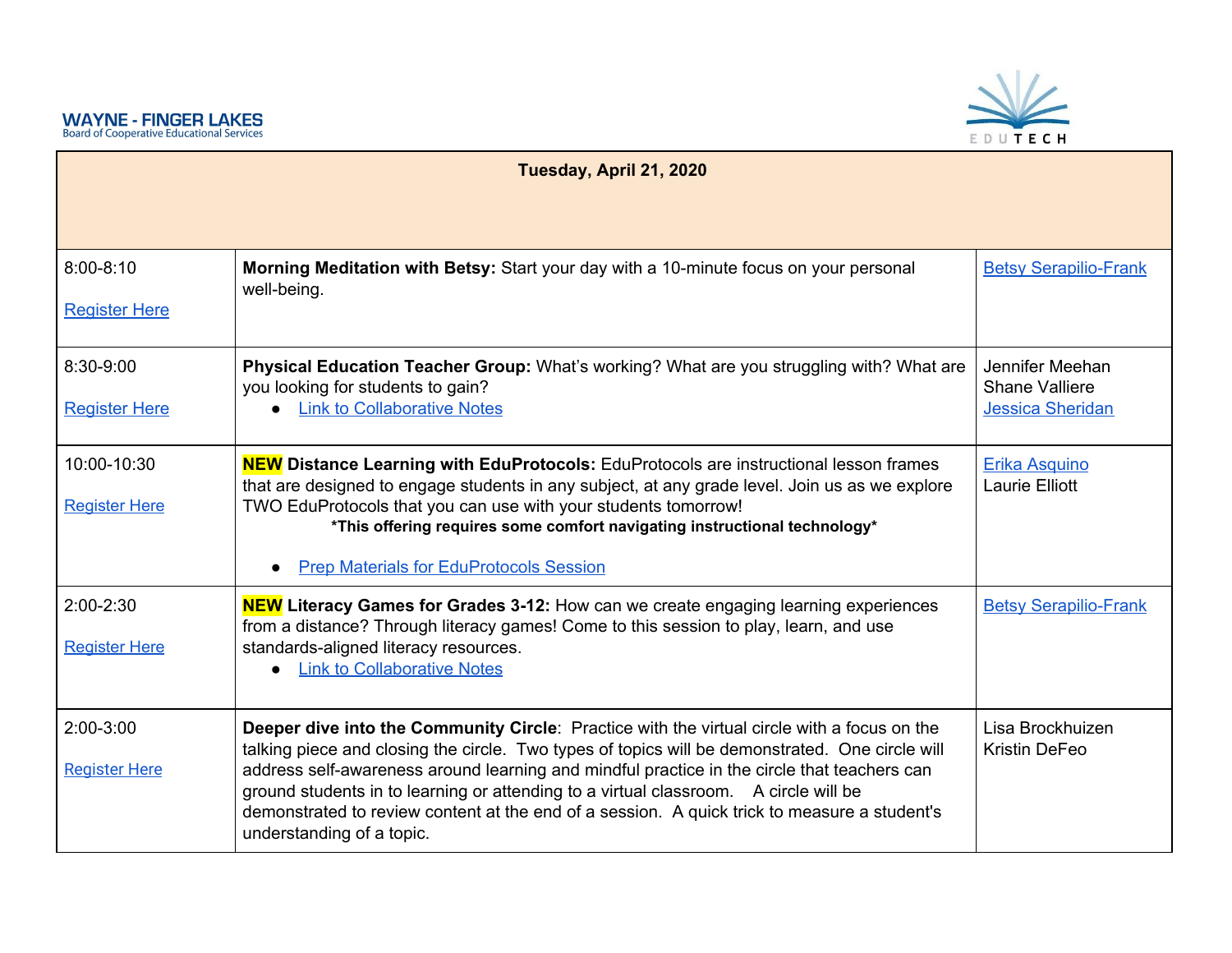

<span id="page-4-0"></span>



|                                     | Notes (*Notes and any additional resources will be shared out after the session).<br>$\bullet$                                                                                                             |                                      |
|-------------------------------------|------------------------------------------------------------------------------------------------------------------------------------------------------------------------------------------------------------|--------------------------------------|
|                                     | Wednesday, April 22, 2020                                                                                                                                                                                  |                                      |
|                                     |                                                                                                                                                                                                            |                                      |
| $8:00 - 8:10$                       | Morning Meditation with Betsy: Start your day with a 10-minute focus on your personal<br>well-being.                                                                                                       | <b>Betsy Serapilio-Frank</b>         |
| <b>Register Here</b>                |                                                                                                                                                                                                            |                                      |
| 10:00-10:30                         | <b>NEW</b> Get the Scoop with Specially Designed Instruction!: Looking for guidance on how to<br>deliver modified online lessons in order to meet I.E.P requirements and unique learning needs?            | Erika Asquino<br><b>April Seeley</b> |
| <b>Register Here</b>                | This session is a one-stop shop for teaching resources and strategies to assist in delivering<br>equitable instruction from a distance.<br><b>Link to Resources</b>                                        |                                      |
| 10:30-11:00<br><b>Register Here</b> | <b>Elementary ELA Group:</b> What does/can remote writing instruction look like? What approaches<br>have been successful? What are you struggling with?<br><b>Link to Collaborative Notes</b><br>$\bullet$ | <b>Betsy Serapilio-Frank</b>         |
|                                     |                                                                                                                                                                                                            |                                      |
| $11:00 - 11:30$                     | <b>NEW</b> Biology Teachers take "Cellfies"! Come and join fellow biology teachers for this 1/2<br>hour session to share what is successful, on-line tools, and concerns. Hosted by Mike                   | <b>Sharon Bassage</b>                |
| <b>Register Here</b>                | Consadine, biology teacher from Lyons.<br><b>Link to Collaborative Notes</b>                                                                                                                               |                                      |
| 11:30-12:00                         | Secondary ELA Group: What does/can remote writing instruction look like? What approaches<br>have been successful? What are you struggling with?                                                            | <b>Betsy Serapilio-Frank</b>         |
| <b>Register Here</b>                | <b>Link to Collaborative Notes</b>                                                                                                                                                                         |                                      |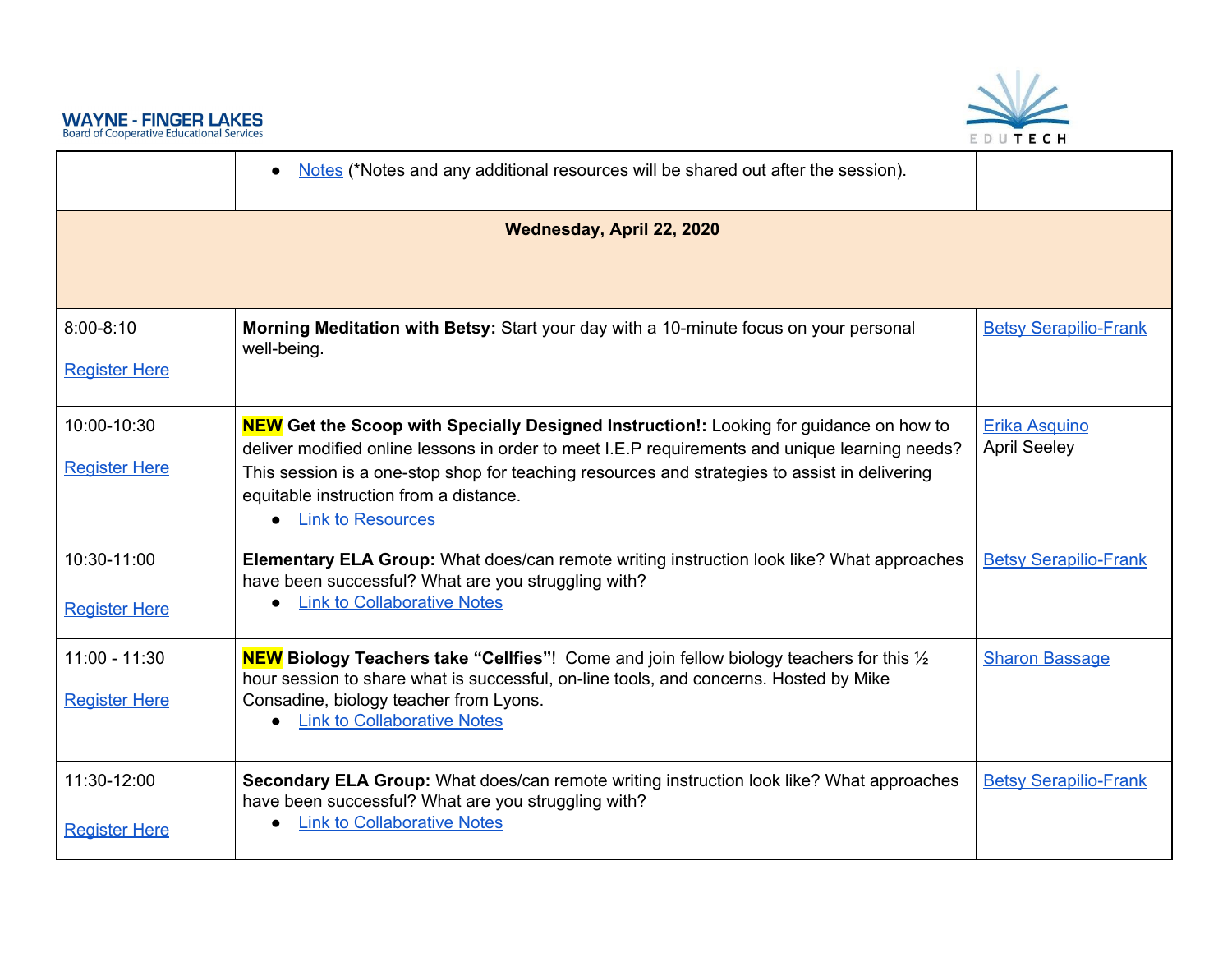# EDUTECH

<span id="page-5-0"></span>

| 12-12:30<br><b>Register Here</b>      | <b>NEW</b> Physics Teachers have Momentum: Come and join fellow physics teachers for this $\frac{1}{2}$<br>hour session to share what is successful, on-line tools, and concerns. Hosted by Paul Pfeiffer,<br>physics teacher from Marion.<br><b>Link to Collaborative Notes</b>                                                                           | <b>Sharon Bassage</b>                      |
|---------------------------------------|------------------------------------------------------------------------------------------------------------------------------------------------------------------------------------------------------------------------------------------------------------------------------------------------------------------------------------------------------------|--------------------------------------------|
| $1:30-2:00$<br><b>Register Here</b>   | <b>NEW</b> Using Nearpod for Interactive Lessons - This overview of Nearpod will provide you with<br>ways to create interactive lessons with your students or as a student-paced assignment.<br><b>Link to Collaborative Notes</b>                                                                                                                         | <b>Mary Harvey</b>                         |
| $2:00 - 2:30$<br><b>Register Here</b> | <b>Elementary Science Group:</b> This session will reference the BOCES 4 Science website where<br>free resources and an-home lessons are available.<br>What's working? What are you struggling with? What are you looking for students to gain?<br><b>Link to Collaborative Notes</b><br>$\bullet$                                                         | <b>Sharon Bassage</b>                      |
| Thursday, April 23, 2020              |                                                                                                                                                                                                                                                                                                                                                            |                                            |
| $8:00 - 8:10$<br><b>Register Here</b> | Morning Meditation with Betsy: Start your day with a 10-minute focus on your personal<br>well-being.                                                                                                                                                                                                                                                       | <b>Betsy Serapilio-Frank</b>               |
| 9:30-10:00<br><b>Register Here</b>    | <b>NEW Capital Region BOCES Resources:</b> Struggling with designing instruction in two week<br>intervals or finding resources. Walk through the Capital Region BOCES document with<br>prioritized standards and suggested resources organized in two week units through the end of<br>June for ELA and Math K-12 Instruction.<br><b>Link to Resources</b> | <b>Cindy Salow</b><br><b>Erika Asquino</b> |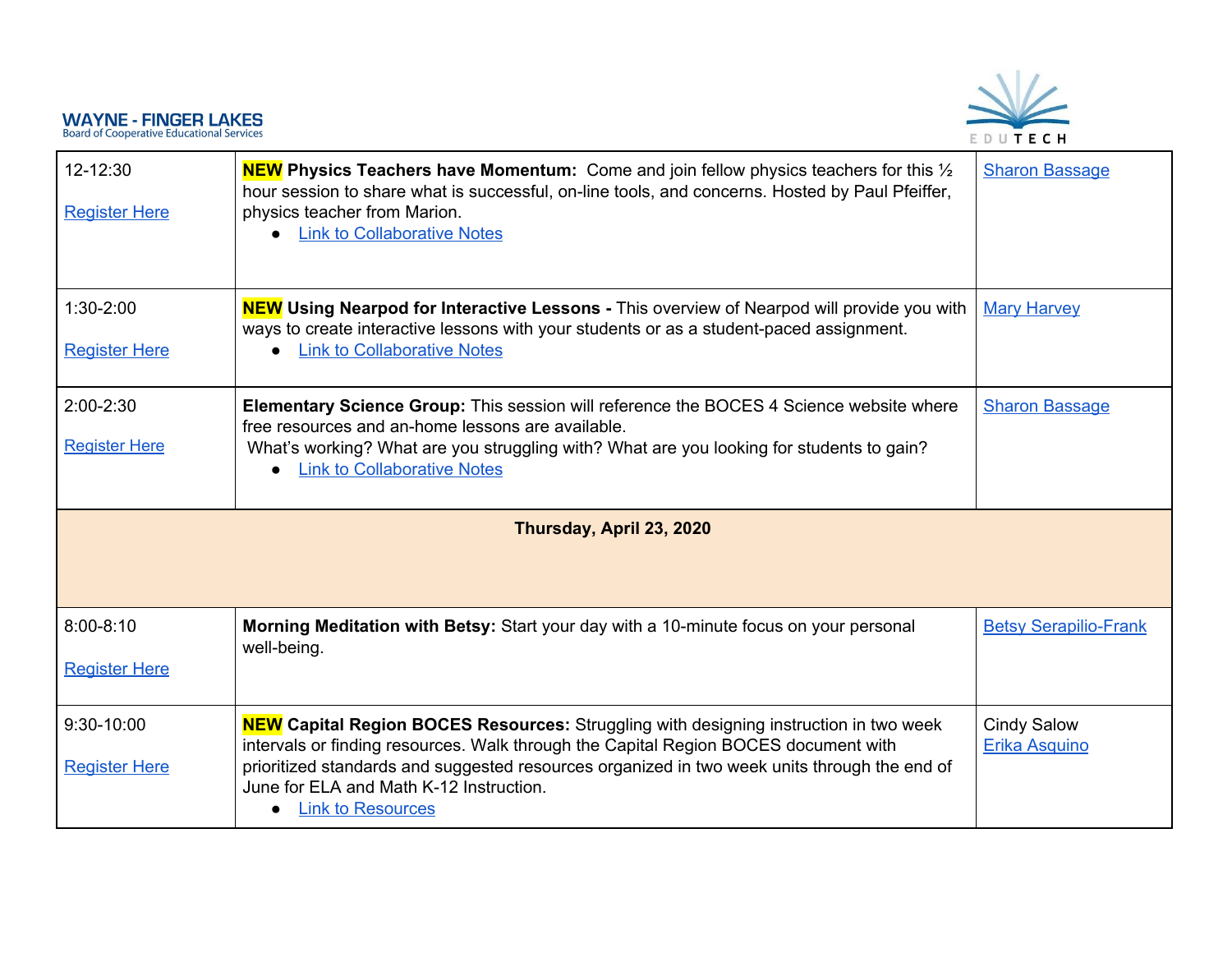

| 10:00-11:00<br><b>Register Here</b>     | <b>NEW</b> Digital Breakout Boxes / Shared Resources:<br>Agenda: bit.ly/2020sharedresources<br>Are you finding it challenging to engage all students online? Turn learning into a game! Aimee<br>(HS math) and Jeff (5th grade) are both teachers who have used digital Breakout Boxes and<br>puzzles to increase student participation. Join us for this entertaining and interactive session!<br>Appropriate for all grade levels and courses. | Aimee Rose<br><b>Jeff Rose</b><br><b>Andy Mitchell</b> |
|-----------------------------------------|--------------------------------------------------------------------------------------------------------------------------------------------------------------------------------------------------------------------------------------------------------------------------------------------------------------------------------------------------------------------------------------------------------------------------------------------------|--------------------------------------------------------|
| 10:30-11:00<br><b>Register Here</b>     | Elementary Social Studies Group: We will look at a 5-Day integrated learning plan and<br>partake in the Question Formulation Technique, a strategy for helping students raise thoughtful<br>questions.<br><b>Link to Collaborative Notes</b>                                                                                                                                                                                                     | <b>Betsy Serapilio-Frank</b>                           |
| $11:00 - 12:00$<br><b>Register Here</b> | <b>NEW</b> Google Classroom - Organization & Extensions: This session will focus on using<br>"Topics" within Google Classroom to help students and parents better navigate assignments<br>and resources for your courses. We will also explore extensions to enhance functionality in<br>Google Classroom.<br><b>Link to Collaborative Notes</b>                                                                                                 | Mary Harvey<br>Gordy Baxter                            |
| 11:30-12:00<br><b>Register Here</b>     | Secondary Social Studies Group: You will be engaged in the Question Formulation<br>Technique; a strategy for helping students and teachers raise thoughtful questions.<br><b>Link to Collaborative Notes</b>                                                                                                                                                                                                                                     | <b>Betsy Serapilio-Frank</b>                           |
| 12-12:30<br><b>Register Here</b>        | <b>NEW Earth Science Teachers Rock:</b> Come and join fellow Earth Science teachers for this $\frac{1}{2}$<br>hour session to share what is successful, on-line tools, and concerns. Hosted by Joe Perry, ES<br>teacher from Pal-Mac.<br><b>Link to Collaborative Notes</b>                                                                                                                                                                      | <b>Sharon Bassage</b>                                  |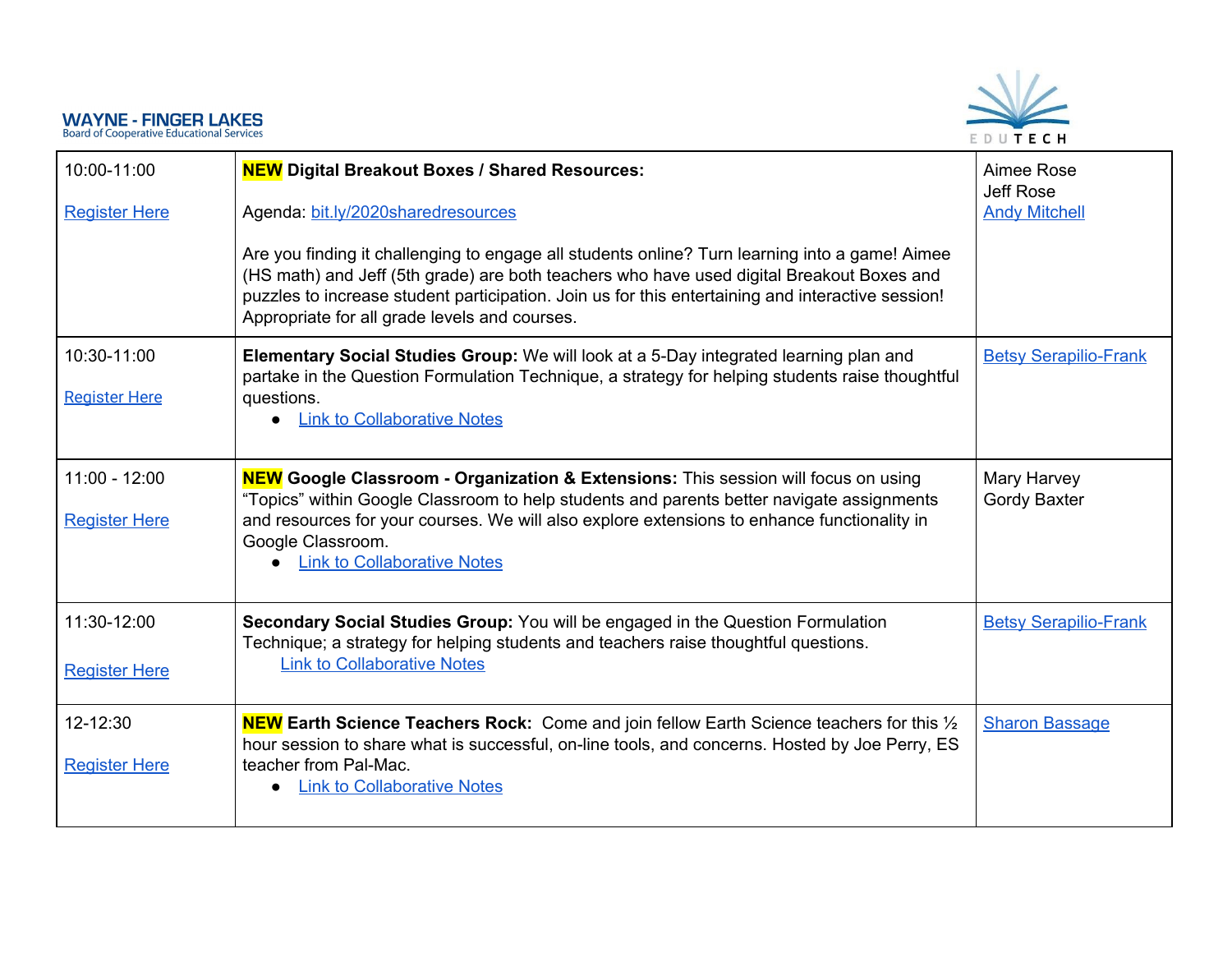

| $1:00 - 2:00$<br><b>Register Here</b> | <b>NEW Chemistry Teachers are Elemental:</b> Come and join fellow chemistry teachers for this 1<br>hour session to share what is successful, on-line tools, and concerns. Hosted by Candace<br>Schneggenburger, chem teacher from Pal-Mac.<br><b>Link to Collaborative Notes</b>                                                                                                                                                                                                                                                                                                     | <b>Sharon Bassage</b>                    |
|---------------------------------------|--------------------------------------------------------------------------------------------------------------------------------------------------------------------------------------------------------------------------------------------------------------------------------------------------------------------------------------------------------------------------------------------------------------------------------------------------------------------------------------------------------------------------------------------------------------------------------------|------------------------------------------|
| $2:00 - 2:30$<br><b>Register Here</b> | Art and Music Teachers Group: What's working? What are you struggling with? What are you<br>looking for students to gain?<br><b>Link to Collaborative Notes</b>                                                                                                                                                                                                                                                                                                                                                                                                                      | <b>Jessica Sheridan</b><br>Mary Harvey   |
| $1:30-2:30$<br><b>Register Here</b>   | Deeper dive into the Community Circle: Practice with the virtual circle with a focus on the<br>talking piece and closing the circle. Two types of topics will be demonstrated. One circle will<br>address self-awareness and mindful practice in the circle that teachers can ground students in<br>to learning or attending to a virtual classroom. A circle will be demonstrated to review content<br>at the end of a session. A quick trick to measure a student's understanding of a topic.<br>Notes (*Notes and any additional resources will be shared out after the session). | Lisa Brockhuizen<br><b>Kristin DeFeo</b> |
| Friday, April 24, 2020                |                                                                                                                                                                                                                                                                                                                                                                                                                                                                                                                                                                                      |                                          |
| $8:00 - 8:10$<br><b>Register Here</b> | Morning Meditation with Betsy: Start your day with a 10-minute focus on your personal<br>well-being.                                                                                                                                                                                                                                                                                                                                                                                                                                                                                 | <b>Betsy Serapilio-Frank</b>             |

<span id="page-7-1"></span><span id="page-7-0"></span>

| <b>Office Hours</b>                                                                                                                           |
|-----------------------------------------------------------------------------------------------------------------------------------------------|
| The Wayne-Finger Lakes and Instructional EduTech Staff Development Team are here for you! Click on the staff developer below that you wish to |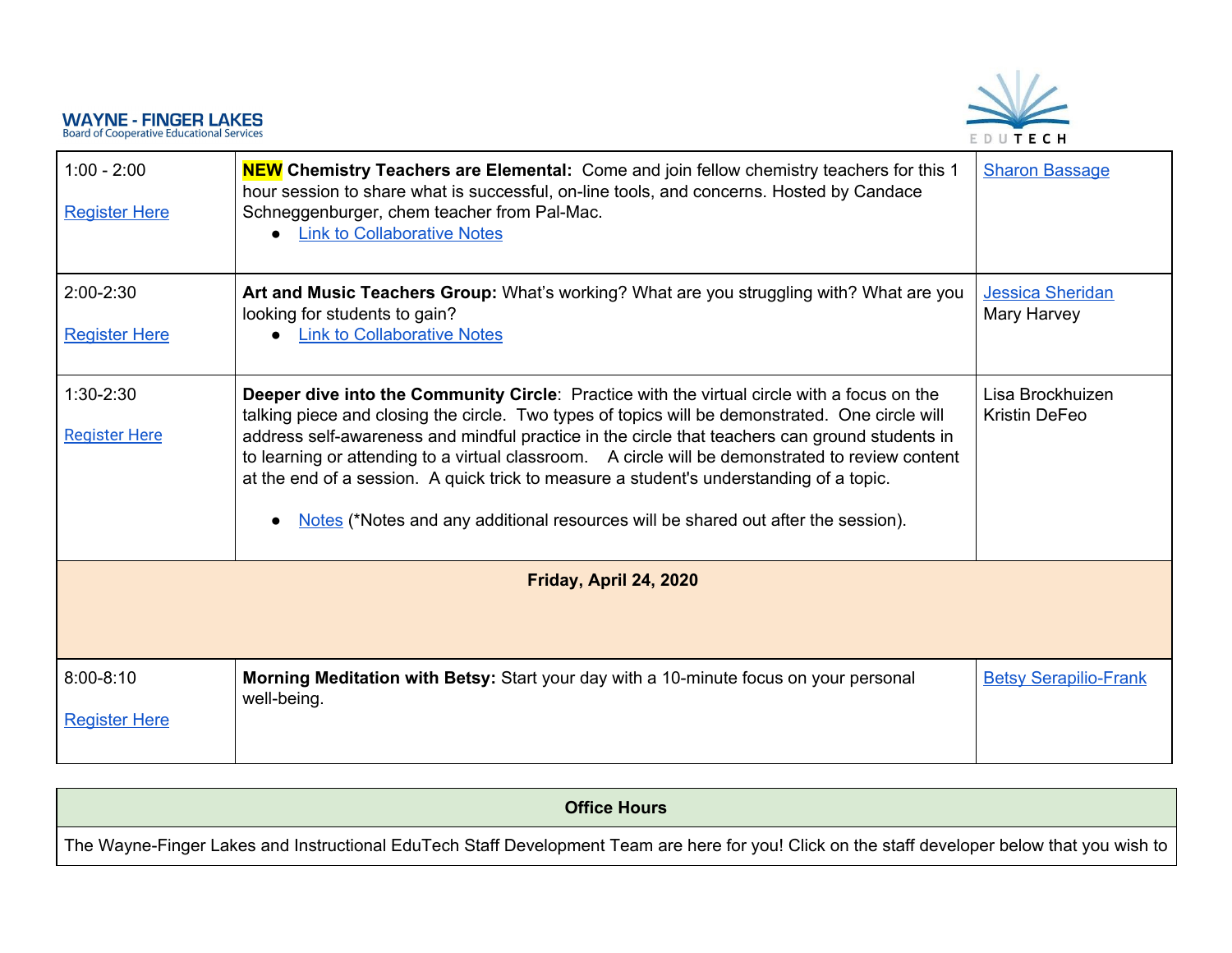

| schedule a 30 minute meeting with.                                                                                                                |
|---------------------------------------------------------------------------------------------------------------------------------------------------|
| Erika Asquino - Contact me if you have any questions about technology or literacy instruction.                                                    |
| Sharon Bassage - Contact me if you have any questions about Science.                                                                              |
| <b>Gordy Baxter: Contact me with any instructional technology needs.</b>                                                                          |
| Lisa Brockhuizen -Contact me with any questions about Community Circles, supporting students, SEL and resources related to counseling<br>services |
| Mary Harvey - Contact me with any instructional technology needs.                                                                                 |
| Andy Mitchell - I'm available to help you with all of your math needs                                                                             |
| Betsy Serapilio-Frank: Contact me to discuss your literacy, ELA, Social Studies, or Mindfulness needs                                             |

#### <span id="page-8-0"></span>**Looking for more Resources?**

- NYSED [Continuity](http://www.nysed.gov/edtech/continuity-learning) of Learning
- Remote Learning Lesson [Templates](https://docs.google.com/document/d/18kBDqTylqs1uJsEIcz8THID0xl7eZ4hma6eKcxOnkUs/edit?usp=sharing)
- . <https://essentialed.capitalregionboces.org/> Capital Region BOCES in partnership with its 24 components school districts has launched this website as a resource for K-12 educators to support them with remote learning. This site houses high-quality educational resources and lessons mapped to priority curriculum standards for K-8 math and ELA, middle school science and social studies, and Regents courses.
- [Content-Based](https://resources.finalsite.net/images/v1584376377/wflbocesorg/kyrl4aeceijf7t0bztbb/ContentBasedResourcesforEducators.pdf) Resources
- At Home [Science](https://sites.google.com/wflboces.org/boces4science/all-science-curriculum-units/tasks-for-at-home-students) Tasks from BOCES 4 Science
- PBS [Learning](https://ny.pbslearningmedia.org/) Media
	- [Rochester](https://www.wxxi.org/education) based WXXI Education
	- o Syracuse based WCNY [Connected](http://www.wcny.org/stayconnected/)